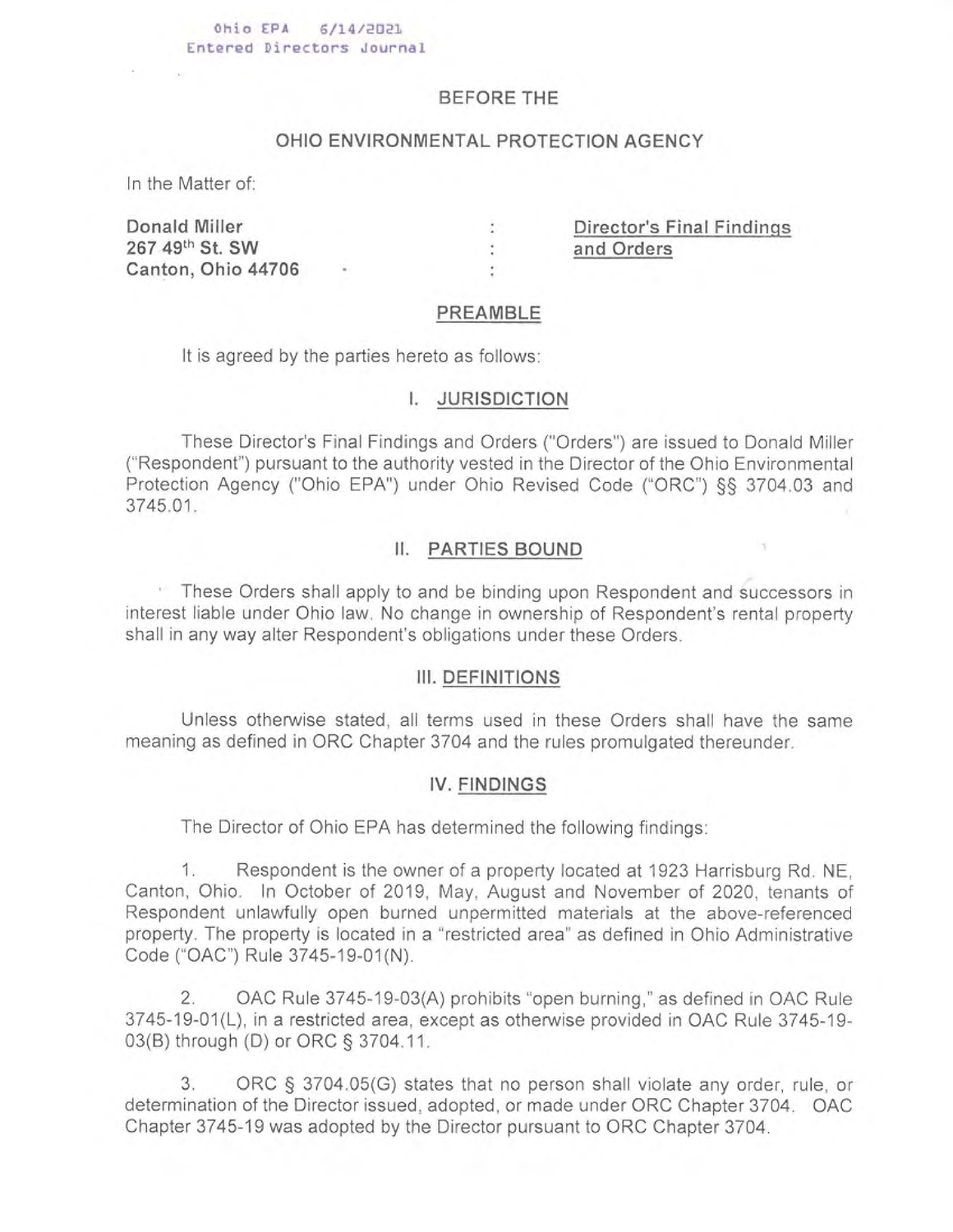**Director's Final Findings and Orders Mr. Donald Miller Page 2 of 5** 

4. On or about October 8, 2019, Canton Fire Department ("CFD") responded to an illegal open burn at Respondent's property at 1923 Harrisburg Rd. NE, Canton, Ohio, Based on the information from CFD's October 8, 2019 Run Report, upon arrival, CFD documented an open burn approximately 2 feet by 2 feet with burning materials included plastic, wood products from construction, brush, and other unknown material. The fire was immediately extinguished. On October 8, 2019, CFD informed Canton City Public Health - Air Pollution Control ("Canton APC") about the open burning incident.

5. On May 3, 2020, CFD responded to another illegal open burn at Respondent's above-referenced property. Based on the information from CFD's Run Report, upon arrival, CFD documented an open burn in the woods near the creek with burning materials included roof shingles, branches and brush. The fire was immediately extinguished. On May 5, 2020, CFD informed Canton APC about the May 3, 2020 open burning incident.

6. On August 24, 2020, CFD responded to another illegal open burn at Respondent's property. Based on the information from CFD's Run Report, upon arrival, CFD documented a large open burn with burning materials included sticks and brush. The fire was immediately extinguished. On August 27, 2020, CFD informed Canton APC about the August 24, 2020 open burning incident.

7. On November 28, 2020, CFD responded to another illegal open burn at Respondent's property. Based on the information from CFD's Run Report, upon arrival, CFD documented a large open burn of trash. The fire was immediately extinguished. On November 30, 2020, CFD informed Canton APC about the November 28, 2020 open burning incident.

8. Based on the evidence collected by CFD on October 8, 2019, May 3, 2020, August 24, 2020 and November 28, 2020, Respondent caused or allowed the open burnings of the above-referenced items for disposal purposes in a restricted area, in violation of OAC Rule 3745-19-03(A) and ORC § 3704.05(G). On October 23, 2019, May 6, 2020, September 2, 2020, and December 2, 2020, Canton APC sent a Notice of Violation letters to Respondent citing the above-referenced violations, respectively.

9. The Director has given consideration to, and based her determination on, evidence relating to the technical feasibility and economic reasonableness of complying with the following Orders and their relation to benefits to the people of the State to be derived from such compliance.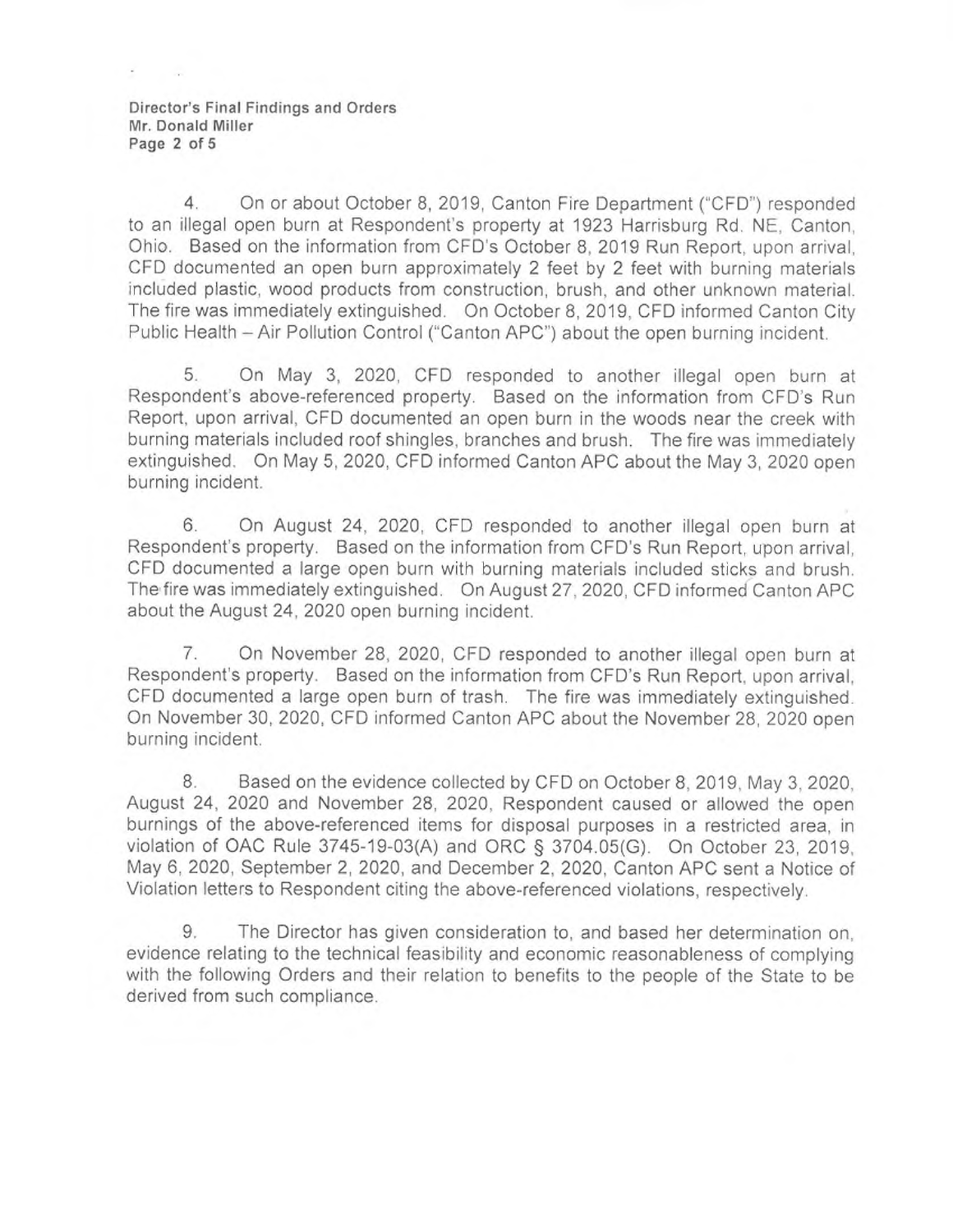**Director's Final Findings and Orders Mr. Donald Miller Page 3 of 5** 

# **V. ORDER**

The Director hereby issues the following Order:

1. Respondent shall pay the amount of three hundred dollars (\$300) in settlement of Ohio EPA's claims for civil penalties, which may be assessed pursuant to ORC Chapter 3704. Within thirty (30) days after the effective date of these Orders, payment to Ohio EPA shall be made by an official check made payable to "Treasurer, State of Ohio" for three hundred dollars (\$300). The official check shall be submitted to Carol Butler, or her successor, together with a letter identifying the Respondent, to:

> Ohio EPA Office of Fiscal Administration P.O. Box 1049 Columbus, Ohio 43216-1049

#### **VI. TERMINATION**

Respondent's obligations under these Orders shall terminate upon Ohio EPA's receipt of the official check required by Section V of these Orders.

### **VII. OTHER CLAIMS**

Nothing in these Orders shall constitute or be construed as a release from any claim, cause of action or demand in law or equity against any person, firm, partnership or corporation, not a party to these Orders, for any liability arising from, or related to, operations by Respondent.

### **VIII. OTHER APPLICABLE LAWS**

All actions required to be taken pursuant to these Orders shall be undertaken in accordance with the requirements of all applicable local, State and federal laws and regulations. These Orders do not waive or compromise the applicability and enforcement of any other statutes or regulations applicable to Respondent.

## **IX. MODIFICATIONS**

These Orders may be modified by agreement of the parties hereto. Modifications shall be in writing and shall be effective on the date entered in the journal of the Director of Ohio EPA.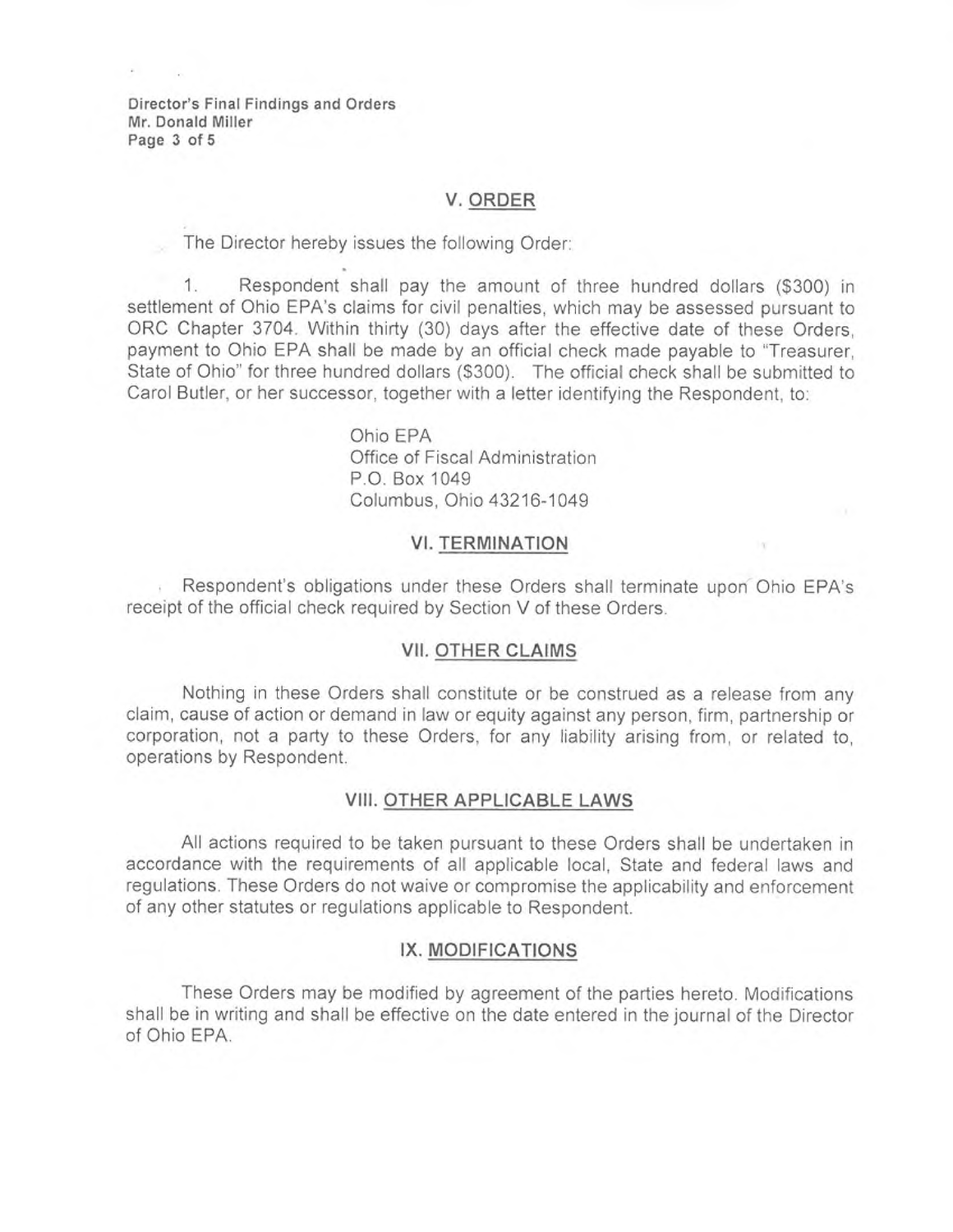Director's Final Findings and Orders Mr. Donald Miller Page 4 of 5

# X. NOTICE

All documents required to be submitted by Respondents pursuant to these Orders shall be addressed to:

> Canton City Public Health — Air Pollution Control 420 Market Ave. N. Canton, Ohio 44702 Attention: Terri Dzienis

and to:

Ohio Environmental Protection Agency Division of Air Pollution Control 50 West Town Street, Suite 700 P.O. Box 1049 Columbus, Ohio 43216-1049 Attention: James Kavalec, Manager, Enforcement Section

or to such persons and addresses as may hereafter be otherwise specified in writing by Ohio EPA.

## XI. RESERVATION OF RIGHTS

Ohio EPA and Respondent each reserve all rights, privileges and causes of action, except as specially waived in Section XII of these Orders.

#### XII. WAIVER

In order to resolve disputed claims, without admission of fact, violation or liability, and in lieu of further enforcement action by Ohio EPA for only the violations specifically cited in these Orders, Respondent consents to the issuance of these Orders and agrees to comply with these Orders. Compliance with these Orders shall be a full accord and satisfaction for Respondent's liability for the violations specifically cited herein.

Respondent hereby waives the right to appeal the issuance, terms and conditions and service of these Orders, and Respondent hereby waives any and all rights Respondent may have to seek administrative or judicial review of these Orders either in law or equity.

Notwithstanding the preceding, Ohio EPA and Respondent agree that if these Orders are appealed by any other party to the Environmental Review Appeals Commission, or any court, Respondent retains the right to intervene and participate in such appeal. In such an event, Respondent shall continue to comply with these Orders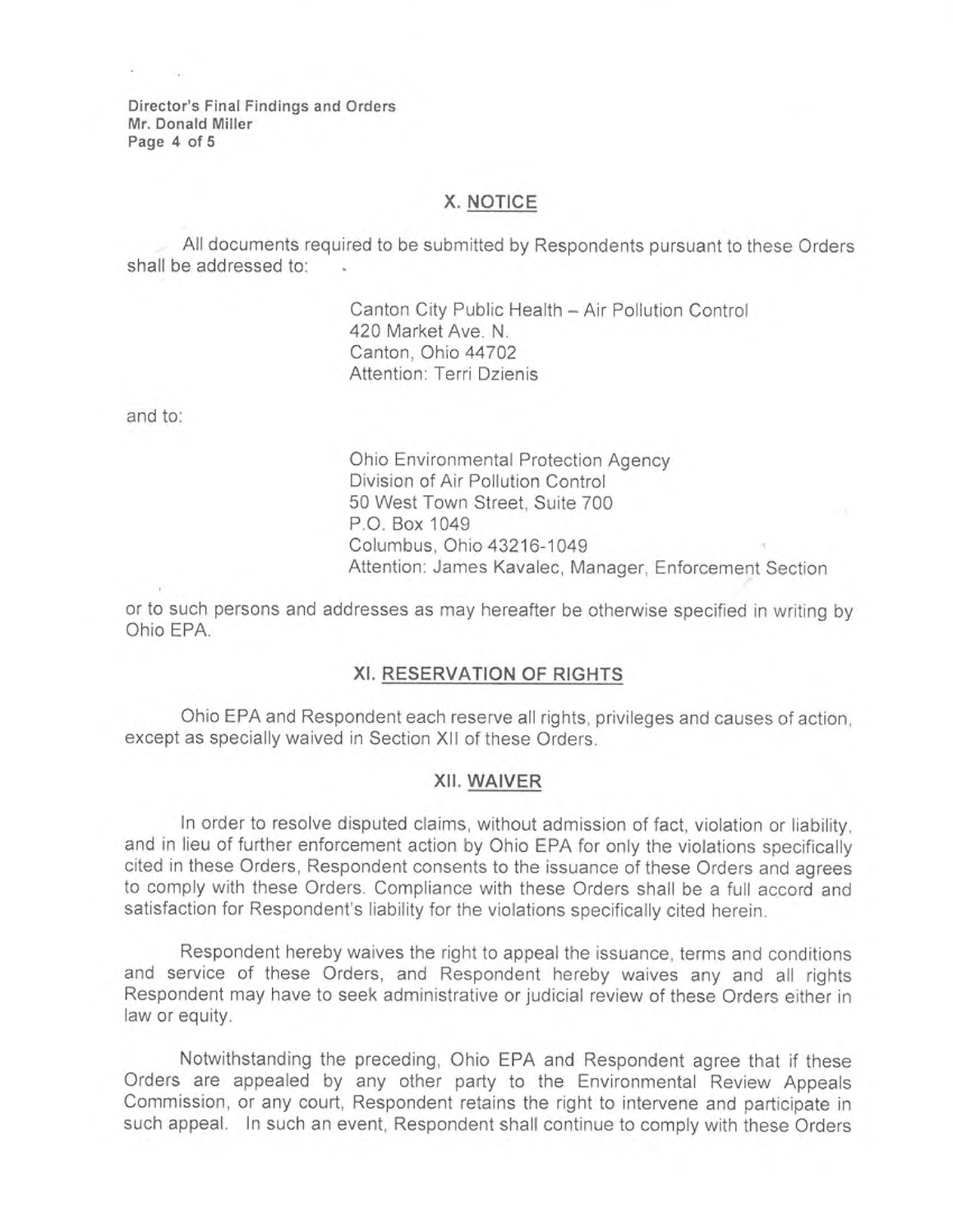Director's Final Findings and Orders Mr. Donald Miller Page 5 of 5

notwithstanding such appeal and intervention unless these Orders are stayed, vacated, or modified.

# XIII. EFFECTIVE DATE

The effective date of these Orders is the date these Orders are entered into the Ohio EPA Director's journal.

# XIV. SIGNATORY AUTHORITY

Each undersigned representative of a party to these Orders certifies that he or she is fully authorized to enter into these Orders and to legally bind such party to these Orders.

IT IS SO ORDERED AND AGREED:

Ohio Environmental Protection Agency

é.

6/14/2021

Laurie A. Stevenson Date **Director** 

IT IS SO AGREED:

Donald Miller

Signature

 $M_{\rm H}$   $M_{\rm eq}$  2021